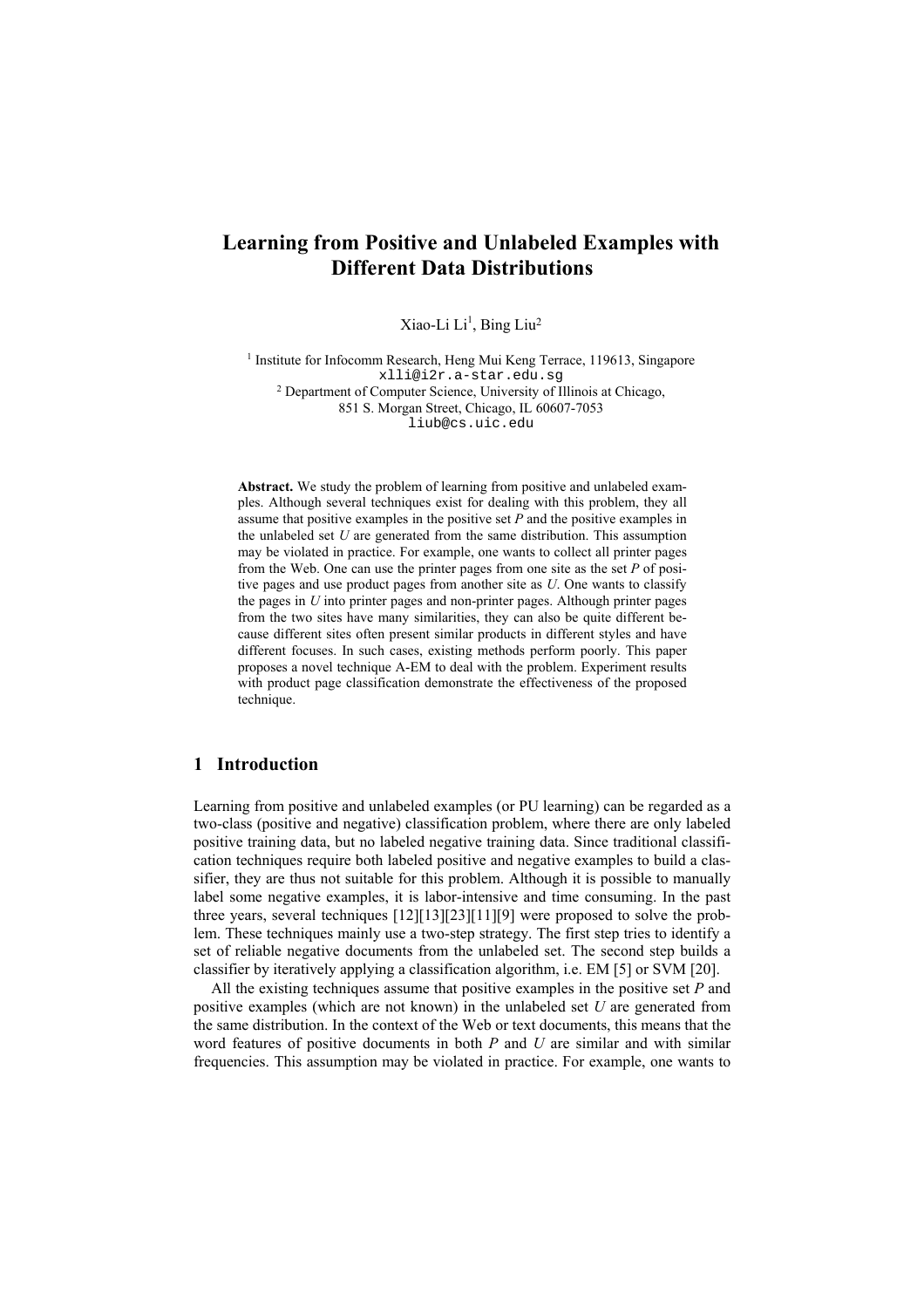collect all printer pages from Web. One can use the printer pages from one site as the set *P* of positive pages and use product pages from each of the other Web sites as *U*. One wants to classify all the pages in *U* into printer pages and non-printer pages. Although printer pages from the two sites have many similarities, they may also be quite different. The reason is that different Web sites present similar products in different styles and have different focuses. In such cases, directly applying the existing methods gives poor results. The reason is that the first step of these methods is unable to find reliable negative pages. Consequently, the second step builds poor classifiers.

This paper proposes a novel technique to deal with the problem. The proposed method (called A-EM for Augmented EM) is in the framework of EM [5]. The proposed technique has two novelties:

- We add a large set of irrelevant documents *O* (which contains almost no positive document) to *U*. This reduces the level of noise in *U* (here we regard positive documents in *U* as noise), which enables us to compute the parameters of the classifier more accurately.
- The EM algorithm generates a sequence of classifiers. However, the performances of this sequence of classifiers may not be necessarily improving. This is a wellknown phenomenon due to the mismatch of mixture components and document classes [16][12][11]. We propose a classifier selection (or catch) criterion to select a good classifier from the set of classifiers produced by EM. Although there exist classifier selection methods given in [12] and [9], they perform poorly also due to the different data distributions identified above.

Note that although a classifier can be built using positive documents *P* (positive class) and irrelevant documents *O* (negative class), our experiments show that classifiers built with *P* and *O* are very poor since irrelevant documents in *O* can be totally different from the negative documents in *U*. For example, irrelevant documents in *O* are about sports, finance, and politics, while the negative documents in *U* are about computers, TV and digital cameras. In PU learning, the unlabeled set *U* is usually also the test set. Since irrelevant documents in *O* are not representative of the negative documents in *U*, *O* thus cannot be used as the negative set to build an accurate classifier to classify *U*.

We have performed a large number of experiments using Web product pages. Classifying such data is critical for many e-commerce applications, which also provides an ideal test case for our technique. Our results show that the new method outperforms existing methods dramatically.

## **2 Related Work**

In [6], a theoretical study of PAC learning from positive and unlabeled examples is reported. [15] studies the problem in a Bayesian framework where the distribution of functions and examples are assumed known. [12] reports sample complexity results and shows from a theoretical point of view how the problem may be solved.

A few practical algorithms were also proposed in [9][11][12][13][23]. They conform to the theory given in [12], and follow a two-step strategy: (1) automatically identifying a set of reliable negative examples from the unlabeled set; and (2) build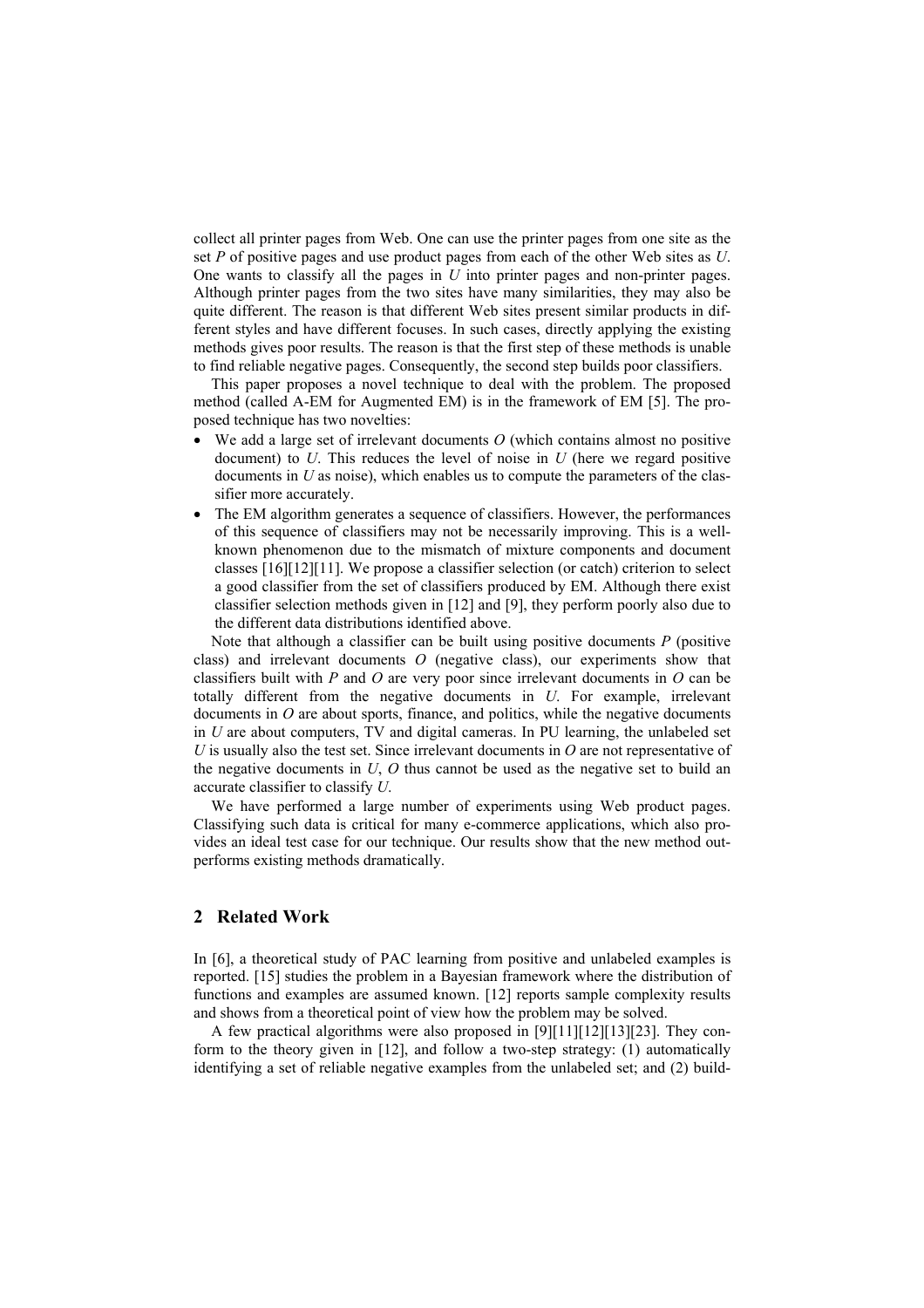ing a classifier using EM or SVM iteratively. The differences among these methods are in the details of the two steps.

In [12], Liu et al. proposed a method (called S-EM) to solve the problem. It is based on naïve Bayesian classification (NB) and the EM algorithm. The main idea of the method is to first use a spy technique to identify some reliable negative documents from the unlabeled set. It then runs EM to build the final classifier. In [23], a SVM based technique (called PEBL) is proposed to classify Web pages given positive and unlabeled pages. It reports a different method for identifying reliable negative examples and then uses SVM iteratively for classifier building. [24] estimates SVM boundary of positive class for small positive data. [11] reports a technique called Roc-SVM. In this technique, reliable negative documents are extracted by using the information retrieval technique Rocchio [17]. Again, SVM is used in the second step. A classifier selection criterion is also proposed to catch a good classifier from iterations of SVM. In [13], a more principled approach based on a biased formulation of SVM is proposed. The method does not have the first step. Lee and Liu propose a logistic regression based method with a classifier selection method [9].

In [19], one-class SVM is proposed. This technique uses only positive data to build a SVM classifier. However, [11] shows that the results are poor. Unlabeled data does help classification. One-class SVM is also studied in [8] and [4].

Other related works include semi-supervised learning (from a small labeled set and a large unlabeled set), co-training and cross-training [1][2][3][7][16][18][25][21]. They are different from our work as we use no labeled negative data.

In this paper, we only focus on texts in Web pages. It is known that structures and hyperlink information in Web pages also help classification.

## **3 The Proposed Technique**

We now introduce algorithm A-EM to deal with the problem that positive examples in *P* and hidden positive examples in *U* may be generated from different distributions.

## **3.1 NB Classification and EM Algorithm**

As mentioned in the introduction section, this work employs the EM framework as in [14][16][12]. Our EM algorithm here is based on naïve Bayesian classification (NB). Before presenting the proposed method, we give an overview of both NB and EM.

The Naive Bayesian method is an effective technique for text classification  $[10][16]$ . Given a set of training documents *D*, each document is considered an ordered list of words. We use  $w_{d_k k}$  to denote the word in position *k* of document  $d_i$ , where each word is from the vocabulary  $V = \langle w_1, w_2, \dots, w_{|v|} \rangle$ . The vocabulary is the set of all words we consider for classification. We also have a set of predefined classes,  $C = \{c_1, c_2, \dots, c_{|C|}\}\$  (in this paper we only consider two class classification, so,  $C = \{c_1, c_2\}$ ). In order to perform classification, we need to compute the posterior probability,  $Pr(c_i|d_i)$ , where  $c_i$  is a class and  $d_i$  is a document. Based on the Bayesian probability and the multinomial model, we have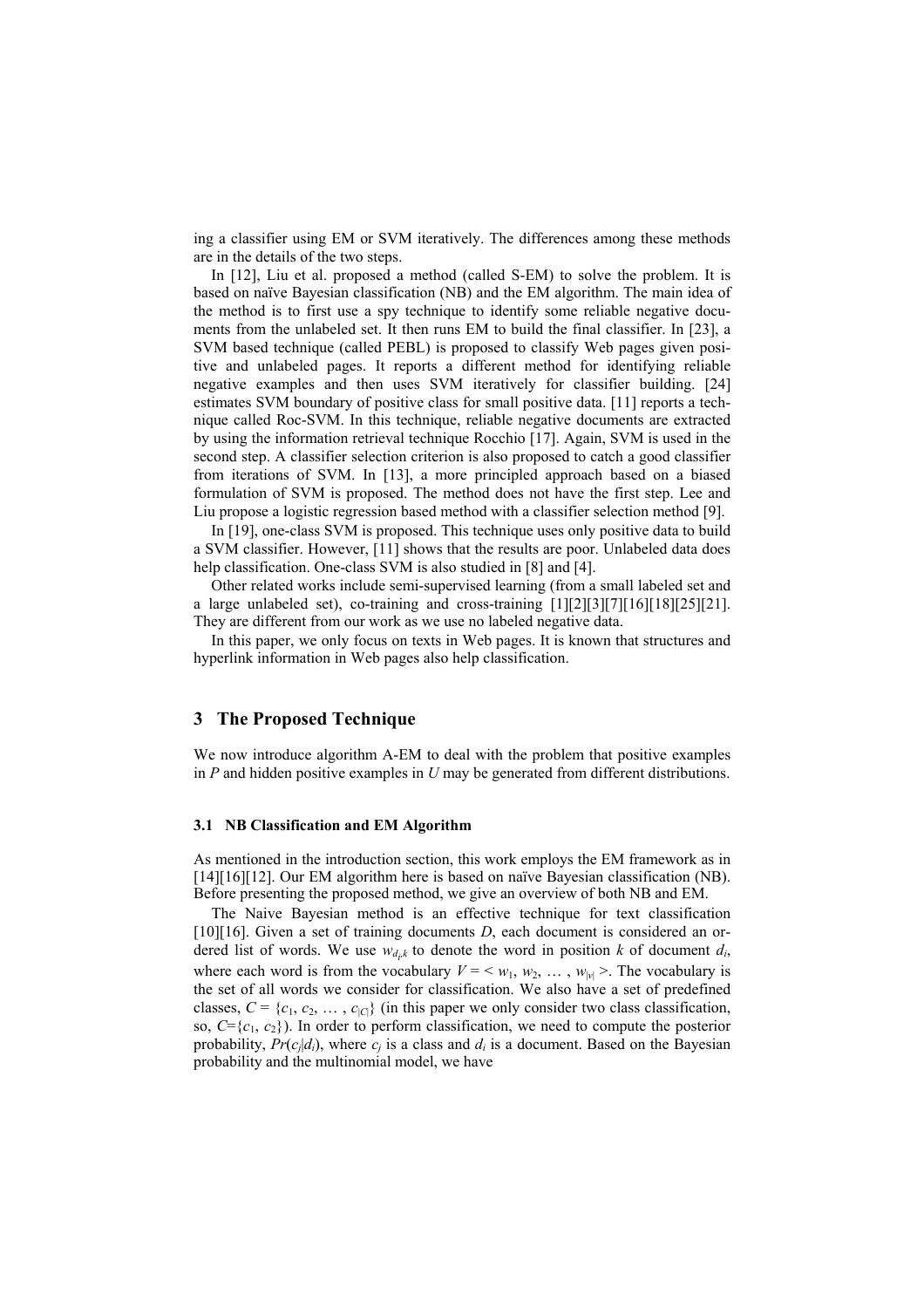$$
Pr(c_j) = \frac{\sum_{i=1}^{|D|} Pr(c_j | d_i)}{|D|}
$$
 (1)

and with Laplacian smoothing,

$$
Pr(w_i | c_j) = \frac{1 + \sum_{i=1}^{|D|} N(w_i, d_i) Pr(c_j | d_i)}{|V| + \sum_{s=1}^{|V|} \sum_{i=1}^{|D|} N(w_s, d_i) Pr(c_j | d_i)}
$$
(2)

where  $N(w_t, d_i)$  is the count of the number of times that the word  $w_t$  occurs in document  $d_i$  and  $Pr(c_i|d_i) \in \{0,1\}$  depending on the class label of the document.

Finally, assuming that the probabilities of the words are independent given the class, we obtain the NB classifier:  $|d_i|$ *d*

$$
Pr(c_j | d_i) = \frac{Pr(c_j) \prod_{k=1}^{|d_i|} Pr(w_{d_i,k} | c_j)}{\sum_{r=1}^{|C|} Pr(c_r) \prod_{k=1}^{|d_i|} Pr(w_{d_i,k} | c_r)}
$$
(3)

In the naive Bayesian classifier, the class with the highest  $Pr(c_i|d_i)$  is assigned as the class of the document.

The Expectation-Maximization (EM) algorithm [5] is a popular class of iterative algorithms for maximum likelihood estimation in problems with incomplete data. It is often used to fill the missing values in the data using existing values by computing the expected value. The EM algorithm consists of two steps, the *Expectation* step, and the *Maximization* step. The *Expectation step* basically fills in the missing data. The parameters are estimated in the *Maximization step* after the missing data are filled. This leads to the next iteration. For the naive Bayesian classifier, the steps used by EM are identical to that used to build the classifier (equations (3) for the *Expectation step*, and equations (1) and (2) for the *Maximization step*). In EM, the probability of the class given a document takes the value in  $[0, 1]$  instead of  $\{0, 1\}$ .

## **3.2 The General Algorithm: A-EM**

We now present the general algorithm A-EM in this work. The proposed technique consists of three steps: (1) initialization by introducing irrelevant documents, (2) running EM, and (3) selecting the final classifier.

**Algorithm** A-EM(*P*, *U*, *O*)

- 1. Let  $N = U \cup O$ ;
- 2. **For** each  $d_i \in N$ , let  $Pr(+|d_i) = 0$ ,  $Pr(-|d_i) = 1$ ;
- 3. **For** each  $d_i \in P$ , let  $Pr(+|d_i) = 1$ ,  $Pr(-|d_i) = 0$ ;
- 4. Build the initial naïve Bayesian classifier *NB-C* using equations (1) and (2);
- 5. **Loop while** classifier parameters change
- 6. **For** each document  $d_i \in N$
- 7. Compute  $Pr(+|d_i)$  and  $Pr(-|d_i)$  using *NB-C*;<br>8. Update  $Pr(c_i)$  and  $Pr(w_i|c_i)$  by replacing eq
- Update  $Pr(c_i)$  and  $Pr(w_i|c_i)$  by replacing equations (1) and (2) with the new probabilities in step 7 (a new *NB-C* is being built in the process)
- 9. Select a good classifier from the series of classifiers produced by EM.

## **Figure 1: The A-EM algorithm with the NB classifier**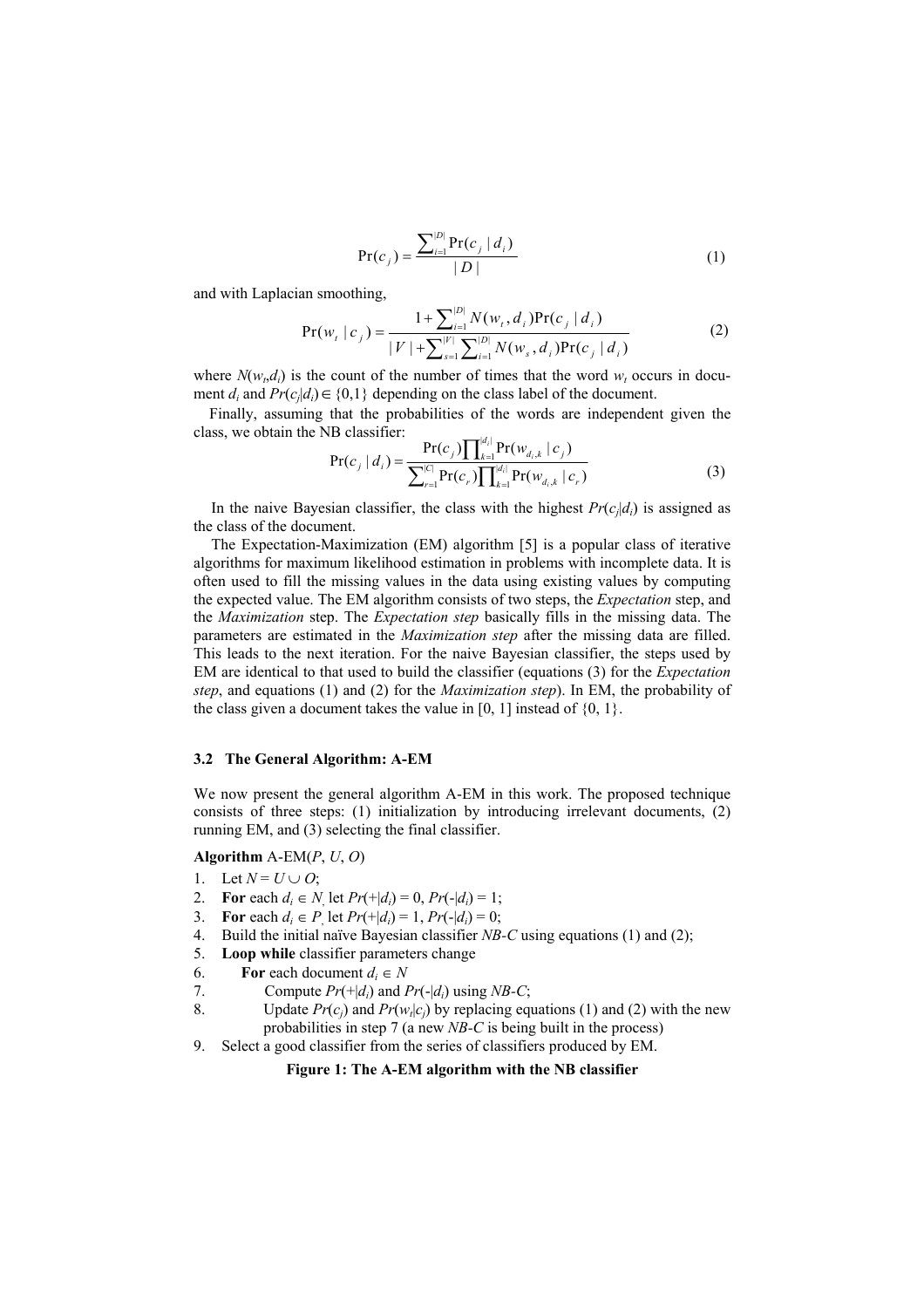Initially, each positive document  $d_i$  in  $P$  is assigned the class label "+" (positive). As we have no labeled negative documents, each document *dj* in unlabeled set *U* is assigned the class label "-" (negative). Our problem is turned into a one-side error problem, i.e., there is a large error in the negative set (which is *U* here). Using this initial labeling a NB classifier can be built, which is applied to classify documents in *U* to obtain the posterior probabilities  $(Pr(+|d_i)$  and  $Pr(-|d_i))$  for each document in *U*. We then iteratively employ the revised posterior probabilities to build a new NB classifier. The process goes on until the parameters converge. This is the EM algorithm with *U* as negative N. Figure 1 shows the A-EM algorithm. *O* (line 1) can be ignored for now. We assume *N* is *U* (Section 3.4 will explain why we need to use *O*).

We now discuss in what situation this algorithm will work well. In our problem, the difficulty in building an accurate classifier lies in the fact that we do not have labeled negative data (but a noisy unlabeled set *U*). As a result, initially we use all documents in *U* as negative documents. After learning, the NB classifier *NB-C* (line 4) will use the values of  $Pr(c_i)$  and  $Pr(w_i|c_i)$  to classify the documents in the unlabeled set *U*. Equivalently, we can say that we use the classifier to compute the posterior probabilities for each document  $d_i$  in *U*, i.e.,  $Pr(+|d_i)$  and  $Pr(-|d_i)$ . If the *NB-C* classifier is good, it will assign most positive documents in *U* small probabilities of *Pr*(-|*di*) while high probabilities of  $Pr(\hat{+}|d_i)$ . When the EM algorithm is applied to estimate  $Pr(c_i)$  and  $Pr(w_i|c_i)$  again in the next iteration, it will be more accurate than the first *NB-C* classifier because the EM algorithm does not regard *U* as negative. Instead, for each document in *U*, it uses the revised posterior probabilities. So the key issue of this problem is whether the original *NB-C* classifier is able to assign positive documents in *U* high probabilities. If this is possible, EM will be able to improve the first *NB-C* classifier. However, in practice this may not be the case.

#### **3.3 Problems and Solutions**

As discussed previously, in practice positive examples in *P* and hidden positive examples in *U* may be generated from different distributions. Thus, they may not be sufficiently similar. As a result, positive examples in *U* may not be assigned right probabilities by the algorithm in Figure 1. Then EM will produce poor classifiers. We experimented with the above algorithm using the Web page data. The results were quite poor. We also tried the classifier selection methods in [12] and [9], but they do not work either. We believe that the reasons are:

- 1) Positive documents in *P* are not sufficiently representative of positive documents in *U*, although these documents are still similar to a large extend.
- 2) Due to the problem above, it is difficult to estimate the behavior of positive documents in *U* using positive documents in *P*. This makes the existing classifier selection methods ineffective because they all estimate the information about positive documents in *U* using *P*.

To deal with these two problems, we propose the following strategies: For the first problem, we amplify or boost the similarity of positive documents in *U* and *P* (their similarities are small initially) while reducing the similarity of positive and negative documents in *U*. We do this by introducing a large number of irrelevant documents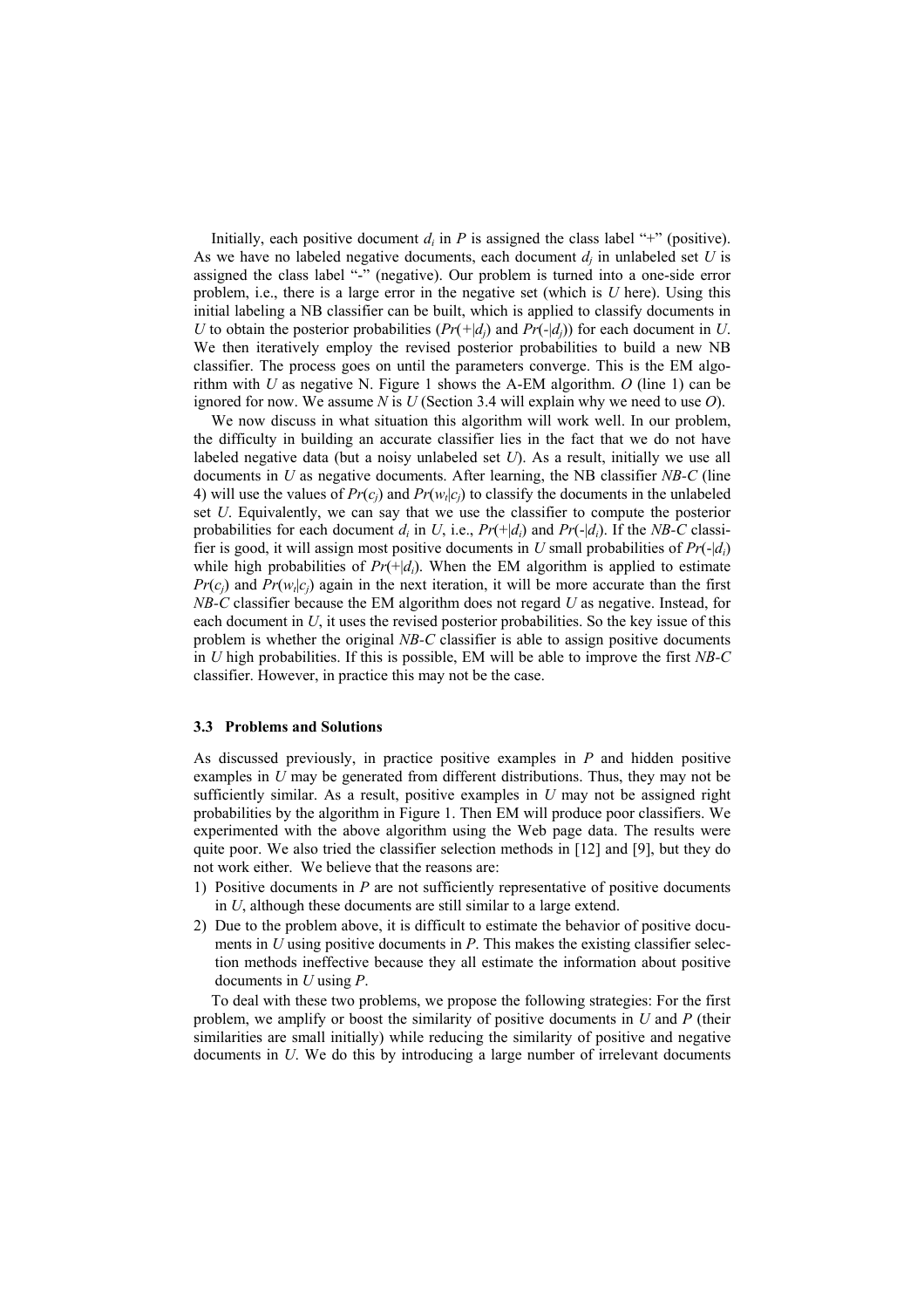(they are definitely negative documents). This can be easily done because irrelevant documents are easy to find. For example, we are interested in product page classificatio n. We can add a large number of news articles from newspapers.

that does not depend on positive documents in  $P$ , but only on  $U$ . Thus, the distribution difference will not cause problem. To deal with the second problem, we need to design a classifier selection method

#### **3.4 Introducing Irrelevant Documents: Initialization of A-EM**

U very often, then the NB classifier will not be able to separate positive and negative cla ss well. Recall that the key piece of information needed for classification is  $Pr(w_i|c_i)$ , where  $w_i$ is a word and *cj* is a class. If there are a large number of positive examples in *U* or there are many keywords that are indicative of positive documents also occurring in

of positive documents in *P* and *U*, which allows us to build more accurate classifiers. To deal with this problem, we introduce additional irrelevant documents *O* (negative) into the original unlabeled set *U* (line 1 in Fig 1), which reduces the error in *U*. Basically, adding *O* will change the probability  $Pr(w_t)$ -). Obviously, the proportion of positive documents in  $O+U$  is reduced and consequently  $Pr(w_t|_{\cdot})$  is reduced for a positive keyword  $w_t$ . Note that  $Pr(w_t|+)$  does not change because we do not add anything in the positive set *P*. In effect, we amplify the positive features in *P*. In classifying documents in *U*, those positive documents are likely to get much higher values of  $Pr(+|d_i)$ , and lower values of  $Pr(-|d_i)$ . This means that we have boosted the similarity

#### **3.5 Selecting a Good Classifier**

*n* iterations, we have *n* classifiers from which we need to select a good classifier (to ch oose the best is difficult). EM works well when the local maximum that the classifier is approaching to separate positive and negative documents. In practice, the behavior of EM can be quite unpredictable due to mismatch of mixture components and document classes [16][9][11] (due to model misfit). Thus, each iteration of EM gives a classifier that may potentially be a better classifier than the classifier produced at convergence. If we run EM

tion set in computation. Note that  $f()$  is the classifier,  $x$  is a document vector and  $Y$  is the class attribute. There are two existing techniques for selecting a classifier in EM. S-EM [12] estimates the change in the probability of error in order to decide which iteration of EM is the final classifier. More specifically, in the selection formula, it estimates the probability that positives in *U* are classified as negative through checking how many positives in *P* are classified as negative, i.e., using  $Pr<sub>P</sub>(f(x)=-|Y=+)$  as an approximation of  $Pr_{U}(f(x)=-|Y=+)$ . Lee and Liu proposes another performance criterion in [9],  $Pr(f(x)=+|Y=+)^2$  /  $Pr(f(x)=+)$ , which also use positive documents from *P* in a valida-

As we discussed in Section 3.3, since the positive documents in *P* are not sufficiently similar to the positive documents in  $\overline{U}$ , the two techniques do not work because they both depend on *P*. We now propose a new technique that depends primar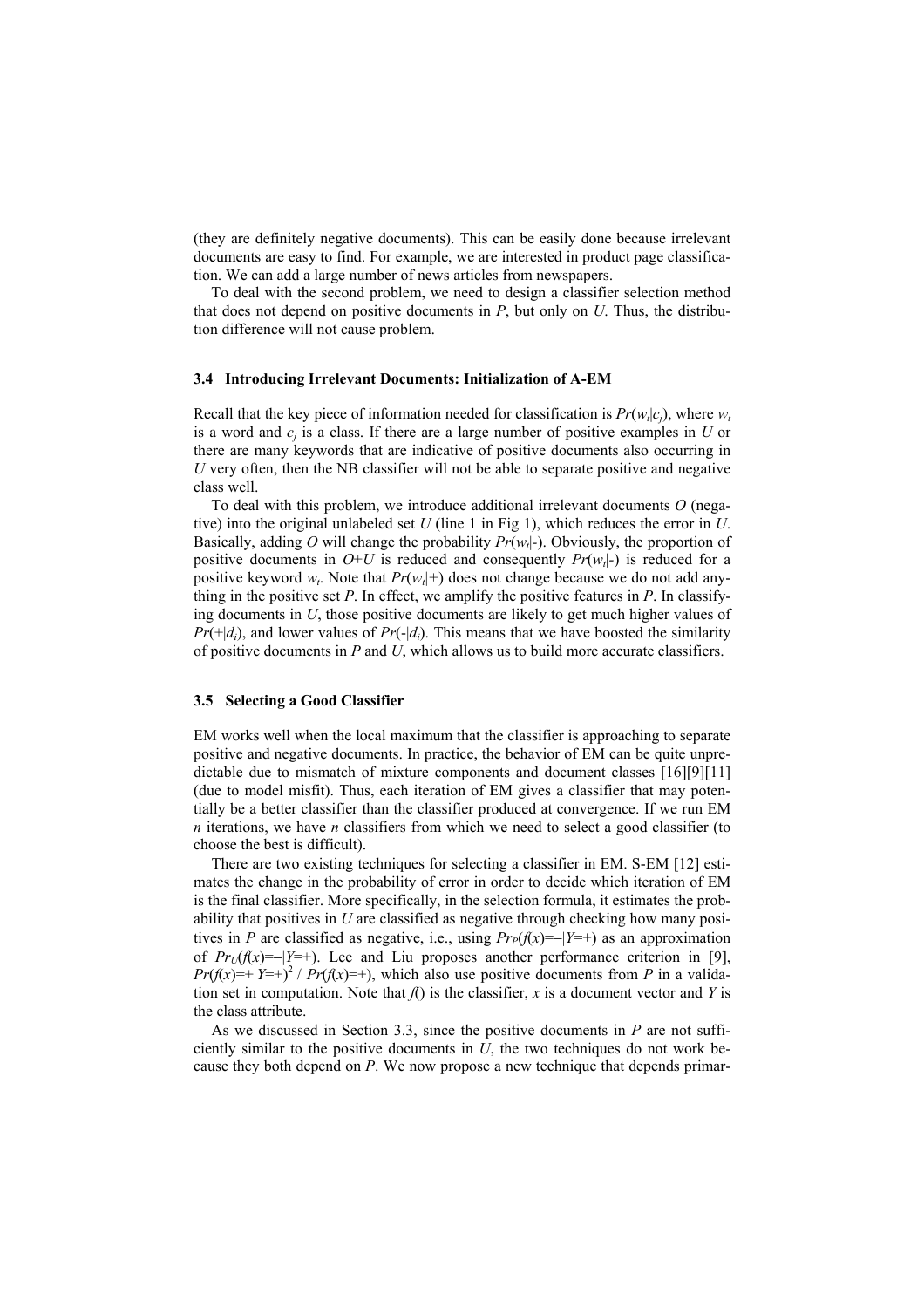ily on the unlabeled set *U*. Since it does not use *P* in evaluation, it is thus independent of positive set *P*.

used in text classification:  $F = 2pr/(p+r)$ , where *p* is the precision and *r* is the recall. W e try to select a classifier from EM iterations with the maximal *F* value. Since our task here is to identify positive documents from the unlabeled set *U*, therefore it is appropriate to use information retrieval measures for our purpose. Here we use the *F* value to evaluate the performance of the classifier. *F* value is commonly

We now use the confusion matrix to introduce our method (Table 1). A confusion matrix contains information about actual and predicted results given by a classifier.

Table 1. Confusion Matrix of a classifier

|                        | <b>Classified Positive</b> | Classified Negative |
|------------------------|----------------------------|---------------------|
| <b>Actual Positive</b> | TP.                        | FN                  |
| Actual Negative        | FP                         | TN                  |

Here *TP* is the number of correct predictions of positive documents (true positive); *FN* is the number of incorrect predictions of positive documents (false negative); *FP* is the number of incorrect predictions of negative documents (false positive); and *TN* is the number of correct predictions of negative documents (true negative). Based on the matrix, the precision and recall of positive class can be written as:

$$
p = \frac{TP}{TP + FP} \qquad r = \frac{TP}{TP + FN} \tag{4}
$$

*F* value can be written as

$$
F = 2 * \frac{TP}{TP + FP} * \frac{TP}{TP + FN} / (\frac{TP}{TP + FP} + \frac{TP}{TP + FN})
$$
  
= 
$$
\frac{2TP}{(TP + FP) + (TP + FN)}
$$
 (5)

Note that *TP*+*FP* is the number of documents that are classified as positive (we denote the document set as *CP*) and *TP*+*FN* is the actua l number of positive documents in  $U$  (we denote it as  $PD$ , and it is a constant).

So *F* value can then be expressed as:

$$
F = \frac{2TP}{|CP| + PD}
$$
 (6)

We use an estimate of change in *F* value to decide which iteration of EM to select as the final classifier. The change in  $F$  value from iteration  $i-1$  to  $i$  ( $F$  value in  $i$ th iteration divided the  $F$  value in  $(i-1)$ th iteration) is

$$
\Delta_i = \frac{F_i}{F_{i-1}} = \frac{TP_i}{TP_{i-1}} * \frac{|CP_{i-1}| + PD}{|CP_i| + PD}
$$
\n(7)

In the EM algorithm, we select iteration *i* as our final classifier if  $\Delta$ *i* is the last iteration with value greater than 1.  $|CP_{i-1}|$  and  $|CP_i|$  are the number of documents classified as positive in iteration *i* and *i*+1 respectively. We estimate *PD* by using the number of documents classified as positive when EM converges. Next, we estimate  $TP_i/TP_{i-1}$  since it is impossible to directly estimate either  $TP_i$  or  $TP_{i-1}$ .

Our idea here is that first we get a set  $K$  of representative keywords for the positive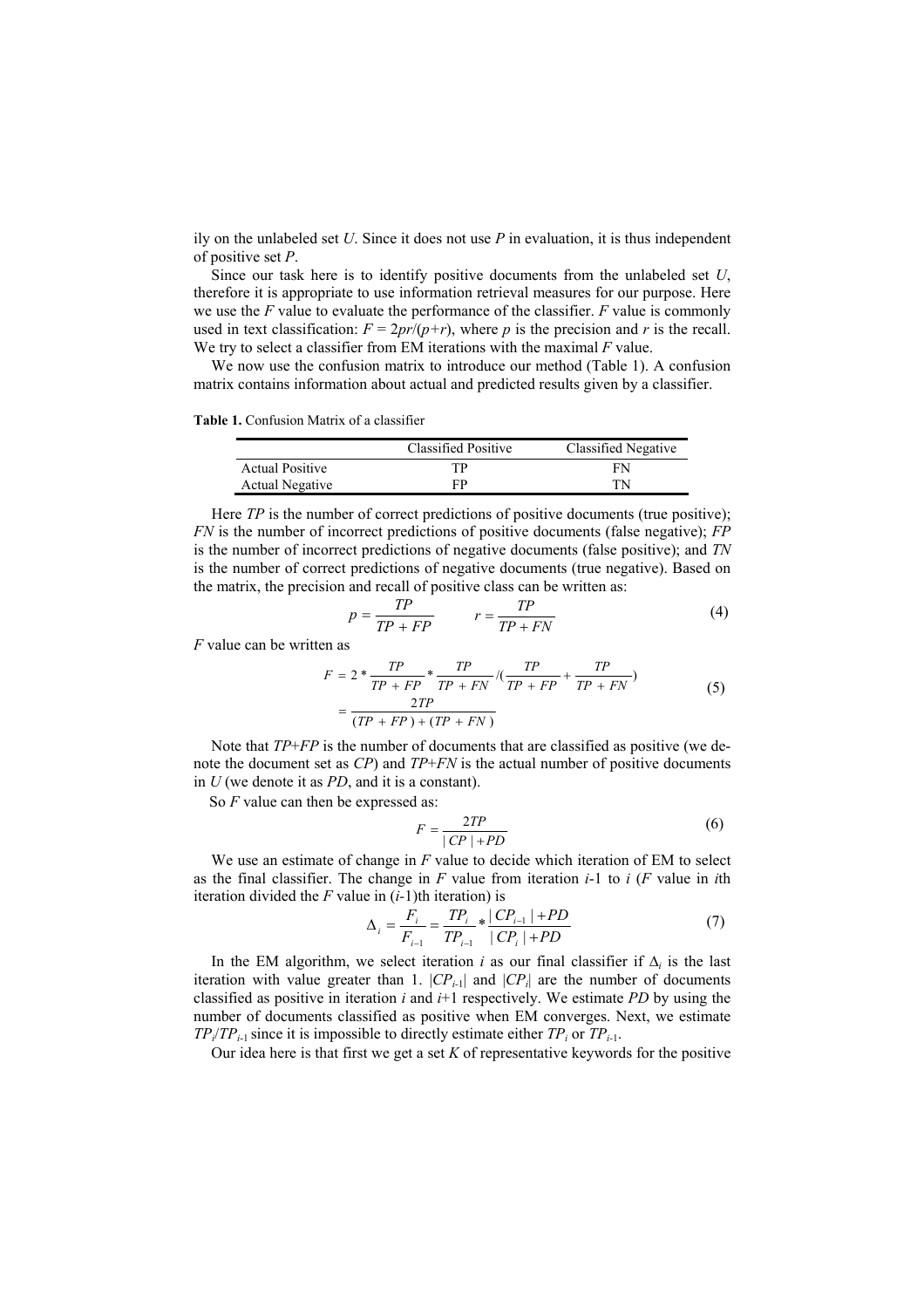class. This is done as follows: first we compute  $Pr(w_t|+)$  for each word in the positive set *P*. We then rank the probabilities from large to small and fetch the top  $|K|$  keywords. We observe that although the distributions of positive documents in *U* and *P*  are different, we can still find good keywords from the positive class. For example, in category *printer* of our data, we obtain representative keywords "printer", "inkjet", "Hewlett", "Packard", "ppm" etc.

For a document, the more positive keywords it contains, the more likely it belongs t o the positive class. So, we use

$$
\frac{\sum_{i}^{|\mathcal{K}|} N(w_i, d_i), d_i \in CP_i}{\sum_{i}^{|\mathcal{K}|} N(w_i, d_i), d_i \in CP_{i-1}}
$$
\n(8)

to estimate  $TP_i/TP_{i-1}$ , where  $\sum_{i=1}^{|K|} N(w_i, d_i)$ ,  $d_i \in CP_i$  $\sum_{i}^{k} N(w_i, d_i)$ ,  $d_i \in CP_i$  is the total number of key-

words in the document set  $CP_i$ . Intuitively, for a set  $CP_i$  (documents classified as positive) in an EM iteration, the larger the total number of positive keywords are in  $CP_i$ , the more true positive documents it contains. For instance, if  $CP_i$  contains more printer keywords, then it is likely that  $CP<sub>i</sub>$  contains more true printer pages. It is thus reasonable to use equation (8) to estimate  $TP_i/TP_{i-1}$ .

## **4 Empirical Evaluation**

implemented PEBL and Roc as they are not publicly available. We do not include the results of S-EM [12] as it does not perform well due to its spy technique which heavily depends on the similarity of positive pages in *U* and in *P*. This section evaluates the proposed technique. We compare it with existing methods, i.e., Roc [17], Roc-SVM [11], and PEBL [23]. Roc-SVM is available on the Web as a part of the LPU system (http://www.cs.uic.edu/~liub/LPU/LPU-download.html). We

## **4.1 Datasets**

ries of products: Notebook, Digital Camera, Mobile Phone, Printer and TV. Table 2 lists the number of documents downloaded from each Web site, and their corre-Our empirical evaluation is done using Web pages from 5 commercial Web sites, Amazon, CNet, PCMag, J&R and ZDnet. These sites contain many description pages of different kinds of products. We use Web pages that focus on the following categosponding classes.

ments because our objective is to extract or to recover those hidden positive pages in U, e.g., camera pages in CNet. In preprocessing, we removed stopwords but did not The construction of positive set *P* and unlabeled set *U* is done as follows: we use web pages of a particular type of product from a single site (*Site<sub>i</sub>*) as positive pages *P*, e.g., camera pages from Amazon. The unlabeled set *U* is the set of all product pages from another site (*Site<sub>i</sub>*) ( $i \neq j$ ), e.g., CNet. We also use U as the test set in our experiperform stemming.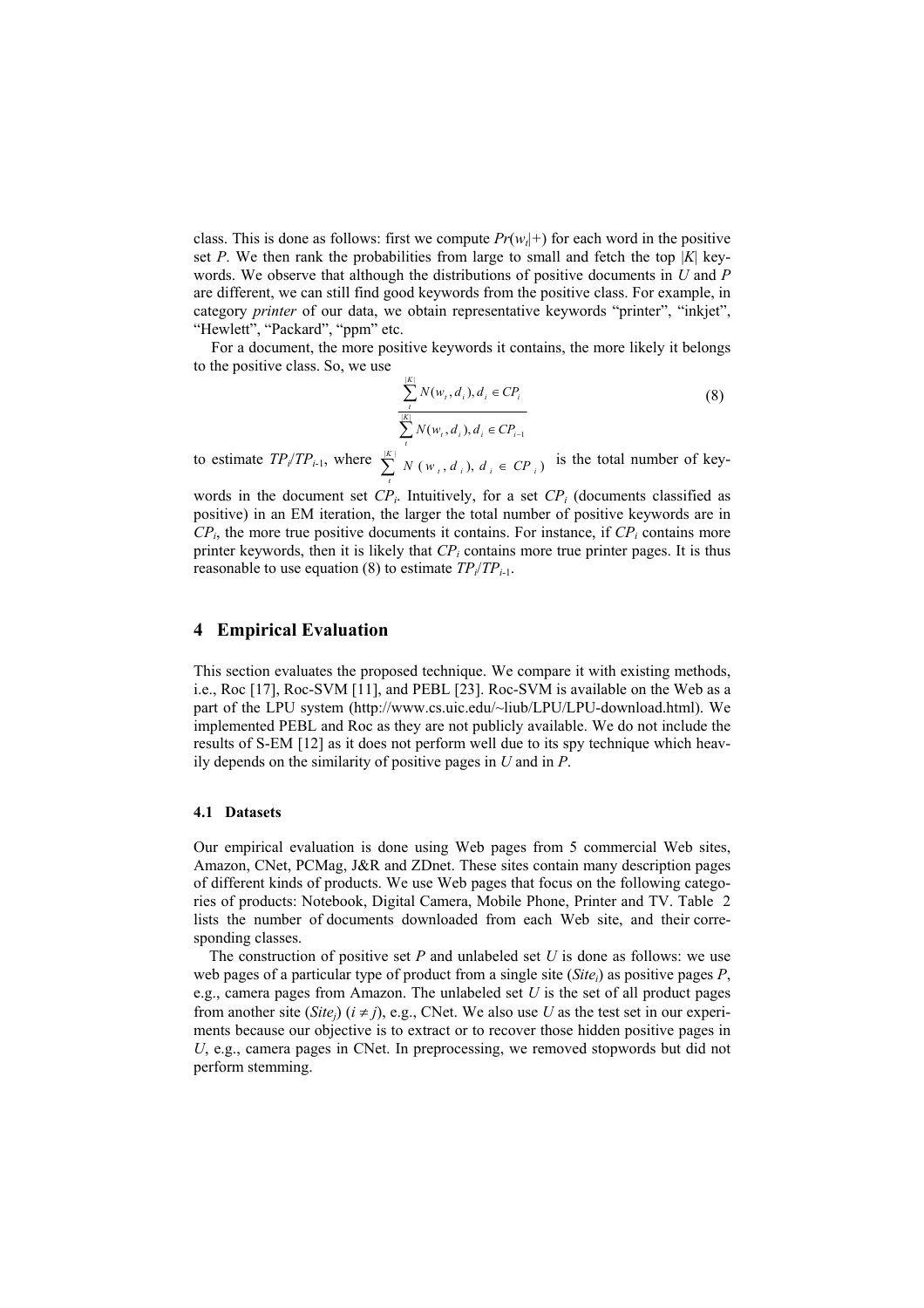Note that traditional text classification corpora, e.g., 20-Newsgroups and Reuters, are not used as the primary datasets in our experiments because these datasets do not have the different distribution problem discussed in this paper.

Table 2. Number of Web pages and their classes

| Web sites | Amazon | CNet | J&R | PCMag | ZDnet |
|-----------|--------|------|-----|-------|-------|
| Notebook  | 434    | 480  | 51  | 144   | 143   |
| Camera    | 402    | 219  | 80  | 137   | 151   |
| Mobile    | 45     | 109  |     | 43    | 97    |
| Printer   | 767    | 500  | 104 | 107   | 80    |
| TV        | 719    | 449  | 199 |       |       |

The irrelevant document set *O* is from the corpora: 20-Newsgroups and Reuters-21578. In each experiment, we randomly select *a*% of documents from the Reuters or 20-Newsgroups collection and add them to *U*. In our experiments, we use 6 *a* values to create different settings, i.e., 0%, 20%, 40%, 60%, 80%, and 100%.

#### **4.2 Results**

Section 3.5, we use  $F$  value to evaluate the performance of our classifiers.  $F$  value on ly measures retrieval results of the positive class. This is suitable for us as we want We performed a comprehensive set of experiments using all 86 *P* and *U* combinations. For each combination dataset, we randomly add irrelevant documents from Reuters and 20-Newsgroups respectively with different *a* values. In other words, we select every entry (one type of product from each Web site) in Table 2 as the positive set *P* and use each of the other 4 Web sites as the unlabeled set *U*. As we discussed in to see if we can identify positive pages from the unlabeled set.

when  $a = 0\%$ , the results of NB and all EM iterations are zero. For other values of a, EM improves NB's results tremendously if we are able to select a good EM classifier. Table 3 shows the results when *P* is the set of camera pages from Amazon and *U* is the set of all product pages from CNet. We added Reuters data to *U*. Column 1 gives the percentage of Reuters documents added to  $U$  ( $a=0\%$  means that no Reuters document is added). Column 2 to Column 10 show the results of NB, 1EM, …, 8EM (EM usually converges within 8 iterations). From Table 3, we observe that for this dataset Note that we can see that the converged EM may not give the best classifier.

**Table 3.** A-EM results (F values in %) for *P* (camera pages from Amazon) and *U* (pages from Cnet) with different *a* settings

| $Add\%$ | ΝB   | 1 EM | 2EM  | 3EM  | 4EM  | 5EM  | 6EM  | 7EM  | 8EM  |
|---------|------|------|------|------|------|------|------|------|------|
| $a=0$   | 0.00 | 0.00 | 0.00 | 0.00 | 0.00 | 0.00 | 0.00 | 0.00 | 0.00 |
| $a=20$  | 2.70 | 4.50 | 12.0 | 30.9 | 83.8 | 100  | 100  | 100  | 100  |
| $a=40$  | 19.0 | 93.7 | 100  | 100  | 100  | 100  | 100  | 100  | 100  |
| $a=60$  | 44.7 | 100  | 98.9 | 98.0 | 96.5 | 95.6 | 95.0 | 93.6 | 89.2 |
| $a=80$  | 70.4 | 98.9 | 96.1 | 92.8 | 82.8 | 75.1 | 72.9 | 69.5 | 60.5 |
| $a=100$ | 80.2 | 96.3 | 87.8 | 74.9 | 70.1 | 59.2 | 418  | 40.9 | 37 O |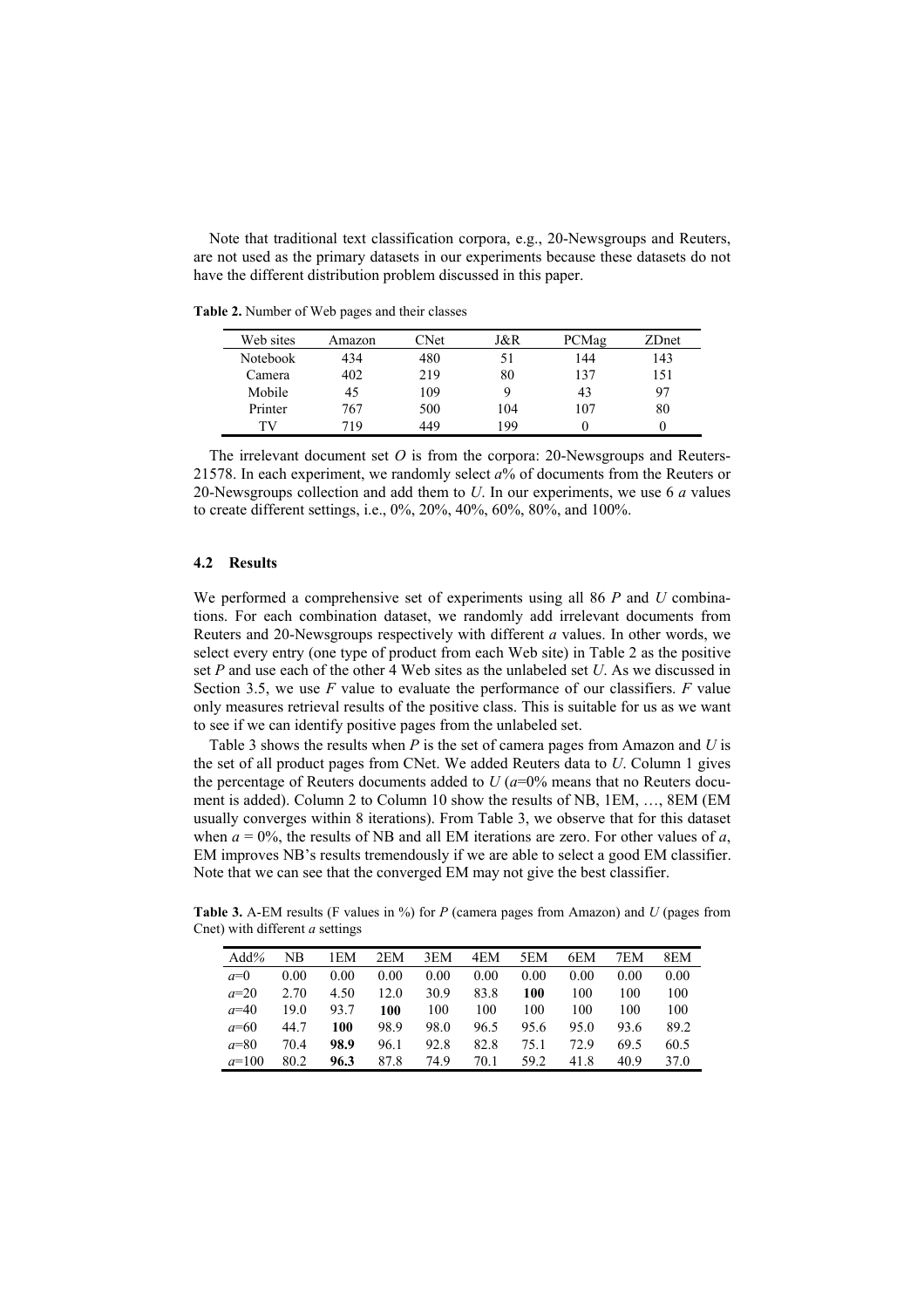In our experiments, we use  $|K| = 10$  (10 keywords) in equation (8). We found that different values of  $|K|$  give similar results as long as  $|K|$  is not too small.

For this dataset, our technique in Section 3.5 is able to catch the best classifier for each *a* value. That is, for  $a=20\%$ ,  $a=40\%$ ,  $a=60\%$ ,  $a=80\%$  and  $a=100\%$ , the selected classifiers are from 5EM ( $F = 100\%$ ), 2EM ( $F = 100\%$ ), 1EM ( $F = 100\%$ ), 1EM ( $F = 100\%$ ) 98.9%), 1EM  $(F = 96.3\%)$  respectively. These results and those in Table 3 show that the amount of irrelevant data added to the unlabeled set also has an effect on the final classifier. Thus we also need to decide which classifier to use from the series of classifiers produced using different  $a$  values. We select the final classifier with the following formula:

$$
\max_{a} \left( \frac{\sum_{i}^{[K]} N(w_{i}, d_{i}), d_{i} \in CP_{a,i}}{|CP_{a,i}|} \right),
$$
\n(9)

where  $CP_{a,i}$  is the set of documents in U classified as positive using the selected cl assifier *i* for a particular *a*. This formula shows that we choose the classifier of the *a* value that has the highest average keyword count per page in  $CP_{ai}$ .

Table 3 gives a good sample of the type of results that we get using EM with or wi thout adding irrelevant documents to the unlabeled set. We observe that adding irrelevant data helps tremendously (see NB and 1EM).

give the average *F* values of Roc, Roc-SVM and PEBL respectively. Column 5 shows the corresponding results of A-EM. For techniques Roc-SVM and PEBL, we use the same classifier selection methods as for A-EM. Since we have conducted a large number of experiments (all 86 combinations) and compared A-EM with existing methods, to avoid gory details we summarize all the results here. Table 4 shows the summarized results when Reuters data and 20- Newsgroups data (as the irrelevant data set *O*) are added to *U*. Columns 2, 3 and 4

Table 4. Results (F values in %) of adding Reuters and 20 Newsgroups data

| Dataset added | Roc  | Roc-SVM | PERI | A-EM |
|---------------|------|---------|------|------|
| Reuters       | 64.5 | 73.4    | 72.3 | 87.2 |
| 20 Newsgroups | 66.7 | 72.6    | 72.1 | 89.1 |

Clearly, we can see that A-EM outperforms the other techniques dramatically. For adding Reuters data, the average *F* value for A-EM is 87.2%, much higher than other methods. The results of adding 20-Newsgroups are similar and A-EM's average *F*  value is 89.1%, which is also much higher than other methods. This shows that the type of irrelevant data is not important. Another important observation is that A-EM's results are consistent, while the results of the other methods vary a great deal.

Next, we show the effectiveness of adding irrelevant documents. Table 3 already gives a good indication. However, it only shows a single data set. Table 5 summaries the average all 86 experiments of adding 20-Newsgroups documents with different *a* values using A-EM. From the table we can see that after adding irrelevant documents to the unlabeled sets, the results of both NB and EM (1EM-4EM) improve as compared to adding nothing  $(a=0\%)$ . The situation is similar for adding Reuters data.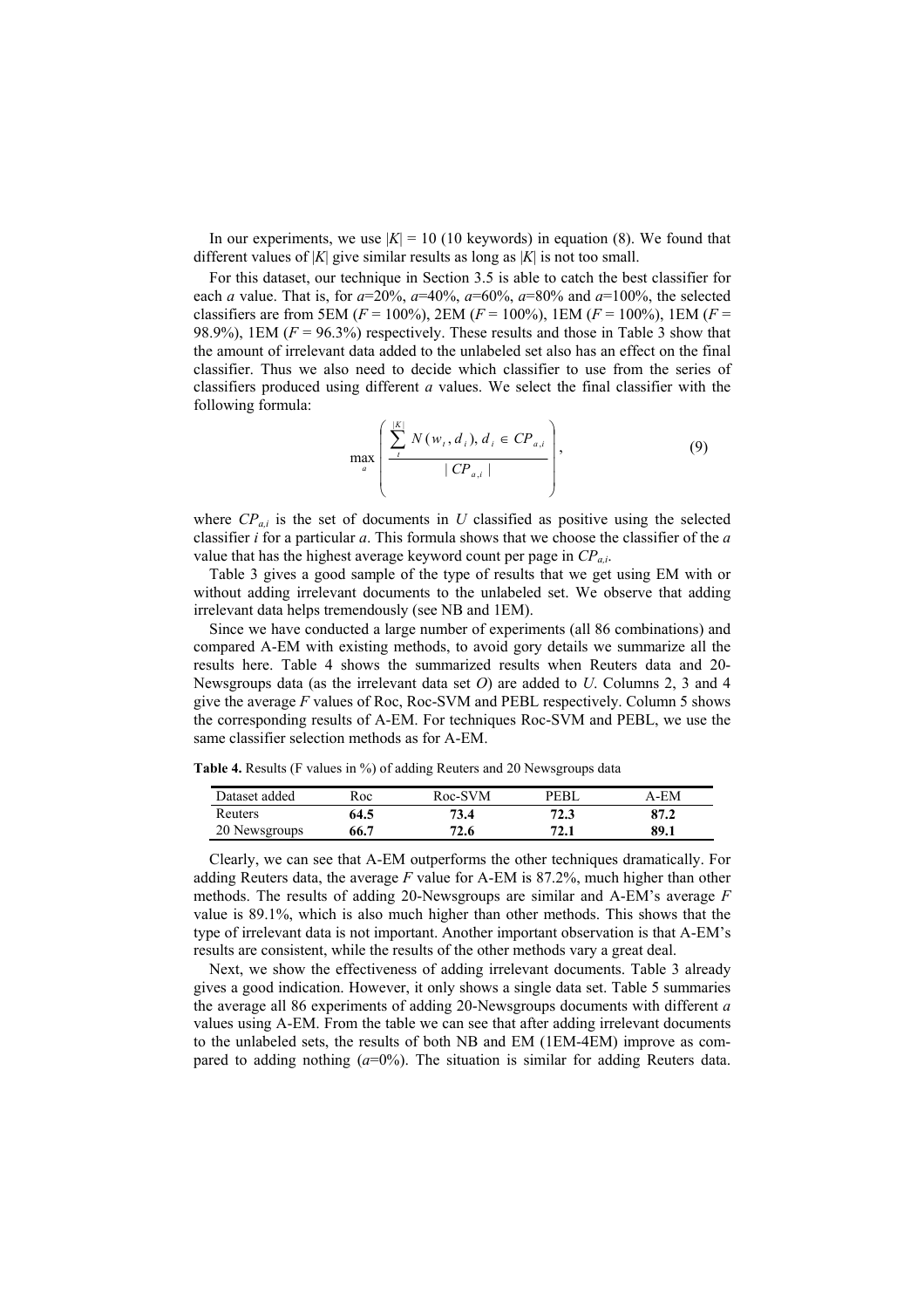From these results, we conclude that adding irrelevant data to unlabeled sets can improve the results dramatically with almost no negative effect. Comparing the results of A-EM in Tables 4 and results of EM in Table 5, it is also clear that fixing any particular iteration of EM (Table 5) as the final classifier is not a good solution. Classifier selection is an essential step in A-EM.

**Table 5.** Average results (*F* values) of adding 20 Newsgroup documents with different *a* values

| $Add\%$ | ΝB   | 1EM  | 2EM  | 3EM  | 4EM  | 5EM  | 6EM  | 7EM  | 8EM  |
|---------|------|------|------|------|------|------|------|------|------|
| $a=0$   | 20.0 | 28.4 | 36.3 | 40.9 | 43.4 | 45.9 | 47.0 | 47.6 | 48.5 |
| $a=20$  | 54.9 | 76.1 | 77.8 | 75.5 | 73.9 | 71.2 | 68.9 | 67.5 | 66.1 |
| $a=40$  | 65.2 | 78.2 | 719  | 64.4 | 59.7 | 56.8 | 54.3 | 53.3 | 52.4 |
| $a=60$  | 69.5 | 78.4 | 67.4 | 59.1 | 53.8 | 51.6 | 50.0 | 49 O | 48.6 |
| $a=80$  | 719  | 76.2 | 62.6 | 53.9 | 49.5 | 46.9 | 45.0 | 44 2 | 44 2 |
| $a=100$ | 73.4 | 75.7 | 60.4 | 51.8 | 47.2 | 44.6 | 43.7 | 434  | 434  |

Table 6 further illustrates the effectiveness of our classifier selection method, which lists another set of summarized results. It compares the optimal results (manually selected best results after checking the test results from all EM iterations) and our selection results. We observe that the selection results are very close to the optimal results for both adding 20-Newsgroups data and Reuters data to the unlabeled sets, which means our classifier selection method is very effective.

Table 6. Best results and results of A-EM selected classifiers

| Dataset Added  | Best results | Selection results |
|----------------|--------------|-------------------|
| 20 Newsgroups  | 92.0         | 891               |
| <b>Reuters</b> | 89 R         | 87 J              |

Finally, we also tried to use *O* as the negative set (instead of *U*) to build a classifier (SVM or NB) with *P*, the results were very poor. On average, the NB classifier learned based on *P* and *O* only gets 12.1% *F* value because most negative pages in *U* are very different from those in *O*.

## **5 Conclusion**

good classifier from the set of classifiers was also presented. Experimental results This paper studied the PU learning problem with different distributions of positive examples in *P* and positive examples in *U*. We showed that existing techniques performed poorly in this setting. This paper proposed an effective technique called A-EM to deal with the problem. The algorithm first boosts the similarity of the positive documents in *U* and *P* by introducing a large number of irrelevant documents into *U*. It then runs EM to construct a series of classifiers. A novel method for selecting a with product page classification show that the proposed technique is more effective than existing techniques.

Acknowledgments: The work of Bing Liu is supported by the National Science Foundation (NSF) under the NSF grant IIS-0307239. Xiaoli Li would like to thank Dr See-Kiong Ng for his help.